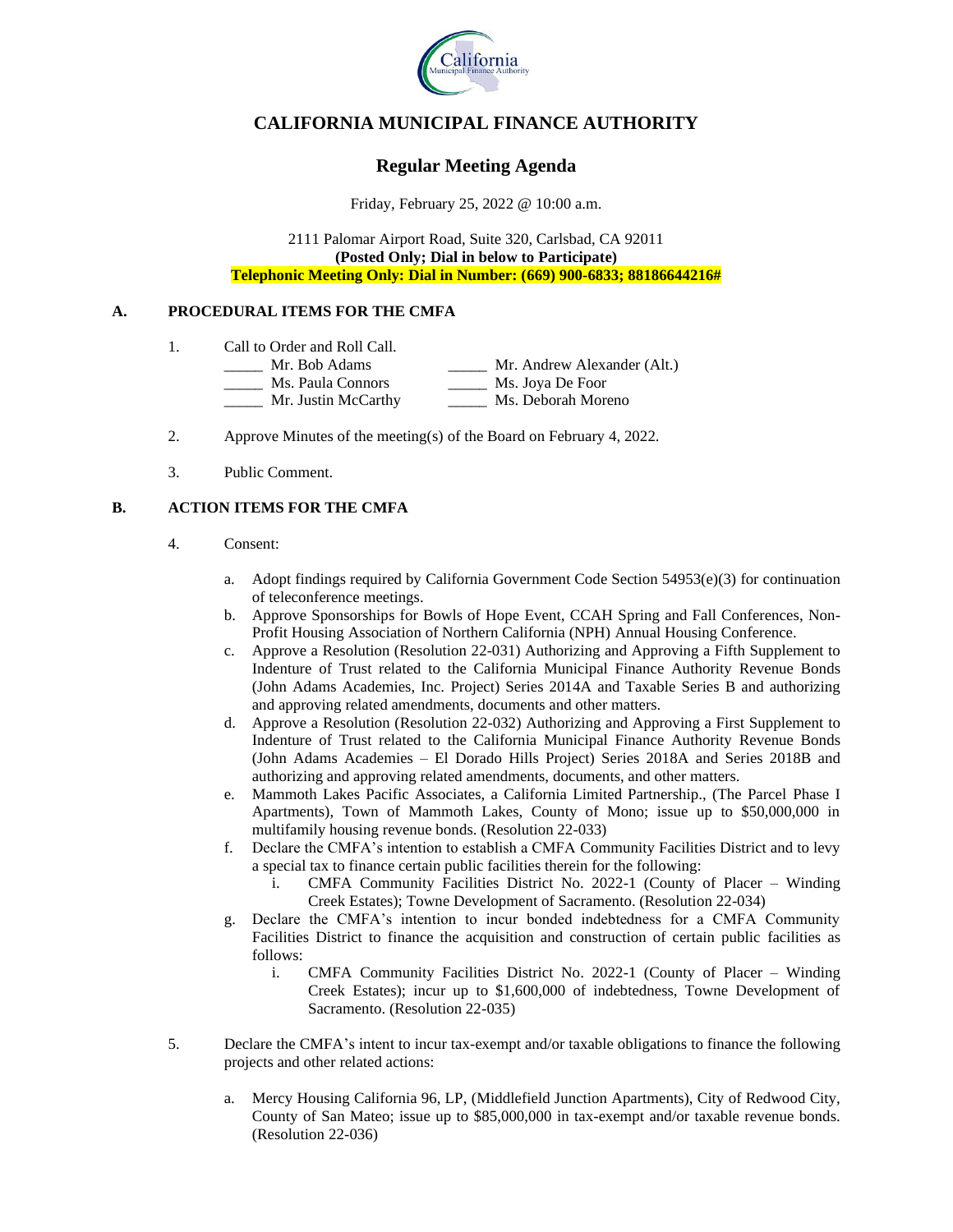- b. Fremont Pacific Associates II, A California Limited Partnership, (Osgood Apartments South), City of Fremont, County of Alameda; issue up to \$50,000,000 in tax-exempt and/or taxable revenue bonds. (Resolution 22-037)
- c. San Jose Sunol Street LP, (777 West San Carlos Residential), City of San Jose, County of Santa Clara; issue up to \$85,000,000 in tax-exempt and/or taxable revenue bonds. (Resolution 22-038)
- d. Petaluma Corona Station LP, (Meridian at Corona Station Apartments), City of Petaluma, County of Sonoma; issue up to \$60,000,000 in tax-exempt and/or taxable revenue bonds. (Resolution 22-039)
- e. La Mesa 694, L.P., (8181 Allison Apartments), City of La Mesa, County of San Diego; issue up to \$45,000,000 in tax-exempt and/or taxable revenue bonds. (Resolution 22-040)
- f. Chico Cussick Avenue LP, (Cussick Apartments), City of Chico, County of Butte; issue up to \$35,000,000 in tax-exempt and/or taxable revenue bonds. (Resolution 22-041)
- g. Carlsbad 685, L.P., (Marja Acres Apartments), City of Carlsbad, County of San Diego; issue up to \$16,000,000 in tax-exempt and/or taxable revenue bonds. (Resolution 22-042)
- h. JEMCOR Development Partners, LLC or an affiliate thereof, (View at Blossom Hill), City of San Jose, County of Santa Clara; issue up to \$95,000,000 in tax-exempt and/or taxable revenue bonds. (Resolution 22-043)
- i. Sutter Community Affordable Housing or an affiliate thereof, (Richland Village Apartments), City of Yuba City, County of Sutter; issue up to \$45,000,000 in tax-exempt and/or taxable revenue bonds. (Resolution 22-044)
- j. Rancho Sierra I LP, (Rancho Sierra Senior Apartments), Unincorporated County of Ventura; issue up to \$45,000,000 in tax-exempt and/or taxable revenue bonds. (Resolution 22-045)
- k. Friendship Senior Housing, L.P., (Friendship Senior Housing Apartments), City of Oakland, County of Alameda; issue up to \$35,000,000 in tax-exempt and/or taxable revenue bonds. (Resolution 22-046)
- l. Villa Verde I, L.P., (Villa Verde Apartments), City of Coachella, County of Riverside; issue up to \$50,000,000 in tax-exempt and/or taxable revenue bonds. (Resolution 22-047)
- m. San Jose Bascom Associates, a California Limited Partnership, (2350 S. Bascom Apartments), City of San Jose, County of Santa Clara; issue up to \$76,000,000 in tax-exempt and/or taxable revenue bonds. (Resolution 22-048)
- n. USA Properties Fund, Inc., (Orion Apartments), City of Orange, County of Orange; issue up to \$45,000,000 in tax-exempt and/or taxable revenue bonds. (Resolution 22-049)
- o. Wasco Pacific Associates, a California Limited Partnership, or entities related thereto, (Smoke Tree Apartments), City of Wasco, County of Kern; issue up to \$25,000,000 in taxexempt and/or taxable revenue bonds. (Resolution 22-050)
- p. Temecula Pacific Associates, a California Limited Partnership, or entities related thereto, (Vine Creek Apartments), City of Temecula, County of Riverside; issue up to \$30,000,000 in tax-exempt and/or taxable revenue bonds. (Resolution 22-051)
- q. Satellite (SAHA) or an affiliate thereof, (Beth Asher Senior Apartments), City of Oakland, County of Alameda; issue up to \$25,000,000 in tax-exempt and/or taxable revenue bonds. (Resolution 22-052)
- r. Alliant Strategic Development or an affiliate thereof, (Vose St. Apartments), City of Los Angeles, County of Los Angeles; issue up to \$148,000,000 in tax-exempt revenue bonds. (Resolution 22-053)
- s. Raven SR Inc., or an affiliate thereof, (Raven SR Inc., Project), Cities of Richmond and Bakersfield, Counties of Contra Costa and Kern; issue up to \$80,000,000 in tax-exempt revenue bonds. (Resolution 22-054)
- 6. Authorize the issuance of revenue bonds or other obligations to finance or refinance the following projects, the execution and delivery of related documents, and other related actions:
	- a. Frank G Mar, L.P., a California limited partnership, (Frank G Mar Apartments), City of Oakland, County of Alameda; issue up to \$38,680,982 in tax-exempt and/or taxable revenue bonds. (Resolution 22-055)
	- b. Portola Senior Housing Associates, L.P., a California limited partnership, (Portola Senior Apartments), City of Lake Forest, County of Orange; issue up to \$14,245,815 in tax-exempt and/or taxable revenue bonds. (Resolution 22-056)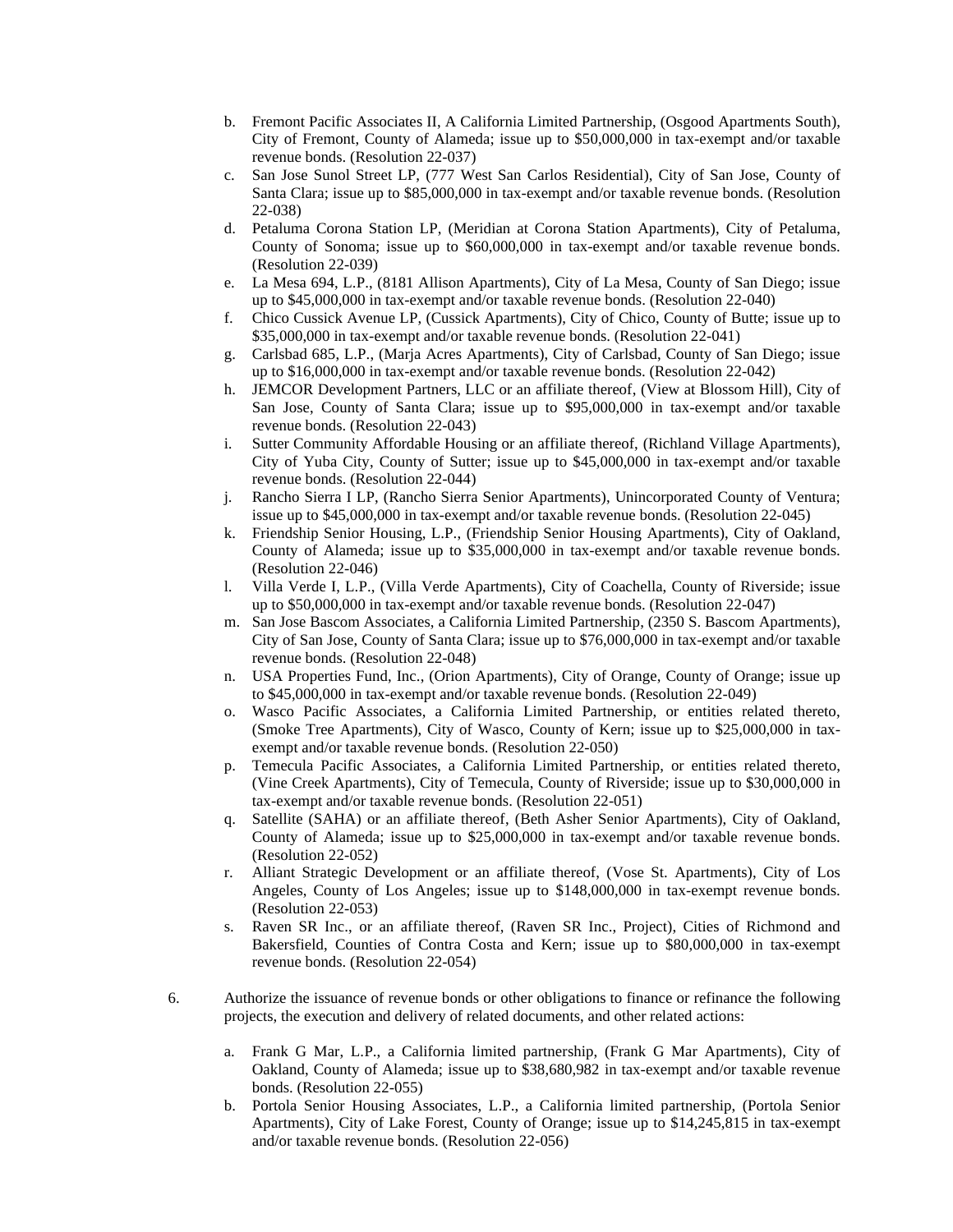- c. IH Lakes Concord LLC, or entities related thereto, (The Lakes Apartments), City of Concord, County of Contra Costa; issue up to \$40,000,000 in tax-exempt and/or taxable revenue bonds. (Resolution 22-057)
- d. Caritas Affordable Housing, Inc. Project, (Caritas Affordable Housing), Cities of Lancaster, Yucca Valley, Vista, Brea; Counties of Lake County, Los Angeles, San Bernardino, San Diego, Sonoma, and Orange; issue up to \$95,000,000 in tax-exempt and/or taxable revenue bonds. (Resolution 22-058)
- 7. Discuss and Approve the Internal Controls and Policies & Procedures.

### **C. INFORMATIONAL ITEMS FOR THE CMFA**

- 8. Administrative Issues.
	- a. Executive Director Report
	- b. Marketing Update
	- c. Membership Update
	- d. Transaction Update
	- e. Legislative Update
	- f. Legal Update
	- g. FPPC Statement of Economic Interest
- 9. Adjournment.

Address for public inspection of certain meeting materials distributed to the Board of Directors: 2111 Palomar Airport Road, Suite 320, Carlsbad, California 92011.

A request for disability-related modification or accommodation, including auxiliary aids or services, may be made by any person with a disability who requires a modification or accommodation to participate in the public meeting by contacting Kirsten Borgquist, (760) 502-0050, kborgquist@cmfa-ca.com 2111 Palomar Airport Rd, Suite 320, Carlsbad, CA 92011.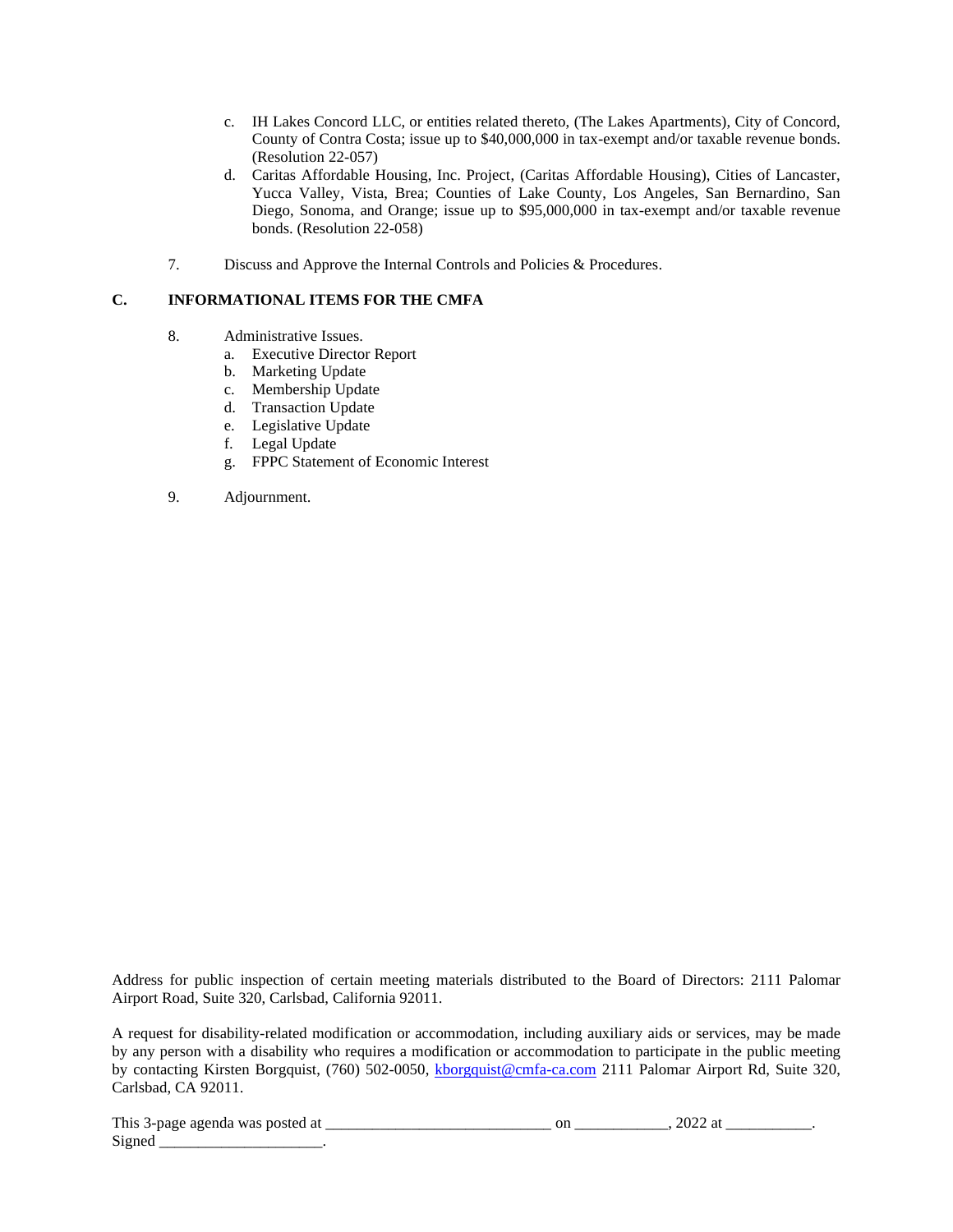

# **CALIFORNIA FOUNDATION FOR STRONGER COMMUNITIES**

### **Regular Meeting Agenda**

Friday, February 25, 2022 @ 10:00 a.m.

2111 Palomar Airport Road, Suite 320, Carlsbad, CA 92011 **(Posted Only; Dial in below to Participate) Telephonic Meeting Only: Dial in Number: (669) 900-6833; 88186644216#**

### **A. PROCEDURAL ITEMS FOR THE CFSC**

- 1. Call to Order and Roll Call.<br>
<u>\_\_\_\_\_\_</u> Mr. Bob Adams
	- \_\_\_\_\_ Mr. Bob Adams \_\_\_\_\_ Mr. Andrew Alexander (Alt.) \_\_\_\_\_ Ms. Paula Connors \_\_\_\_\_ Ms. Joya De Foor \_\_\_\_\_ Mr. Justin McCarthy \_\_\_\_\_ Ms. Deborah Moreno
- 2. Approve Minutes of the meeting(s) of the Board on February 4, 2022.
- 3. Public Comment.

### **B. ACTION ITEMS FOR THE CFSC**

- 4. Consent:
	- a. Adopt findings required by California Government Code Section  $54953(e)(3)$  for continuation of teleconference meetings.
- 5. Discuss and Approve the Internal Controls and Policies & Procedures.
- 6. Discuss and Approve Charitable Donation Recipients.

#### **C. INFORMATIONAL ITEMS FOR THE CFSC**

- 7. Administrative Issues. a. Executive Director Report
- 8. Adjournment.

Address for public inspection of certain meeting materials distributed to the Board of Directors: 2111 Palomar Airport Road, Suite 320, Carlsbad, California 92011.

A request for disability-related modification or accommodation, including auxiliary aids or services, may be made by any person with a disability who requires a modification or accommodation to participate in the public meeting by contacting Kirsten Borgquist, (760) 502-0050, kborgquist@cmfa-ca.com 2111 Palomar Airport Rd, Suite 320, Carlsbad, CA 92011.

| This 1-page agenda was posted at |  |  |
|----------------------------------|--|--|
|                                  |  |  |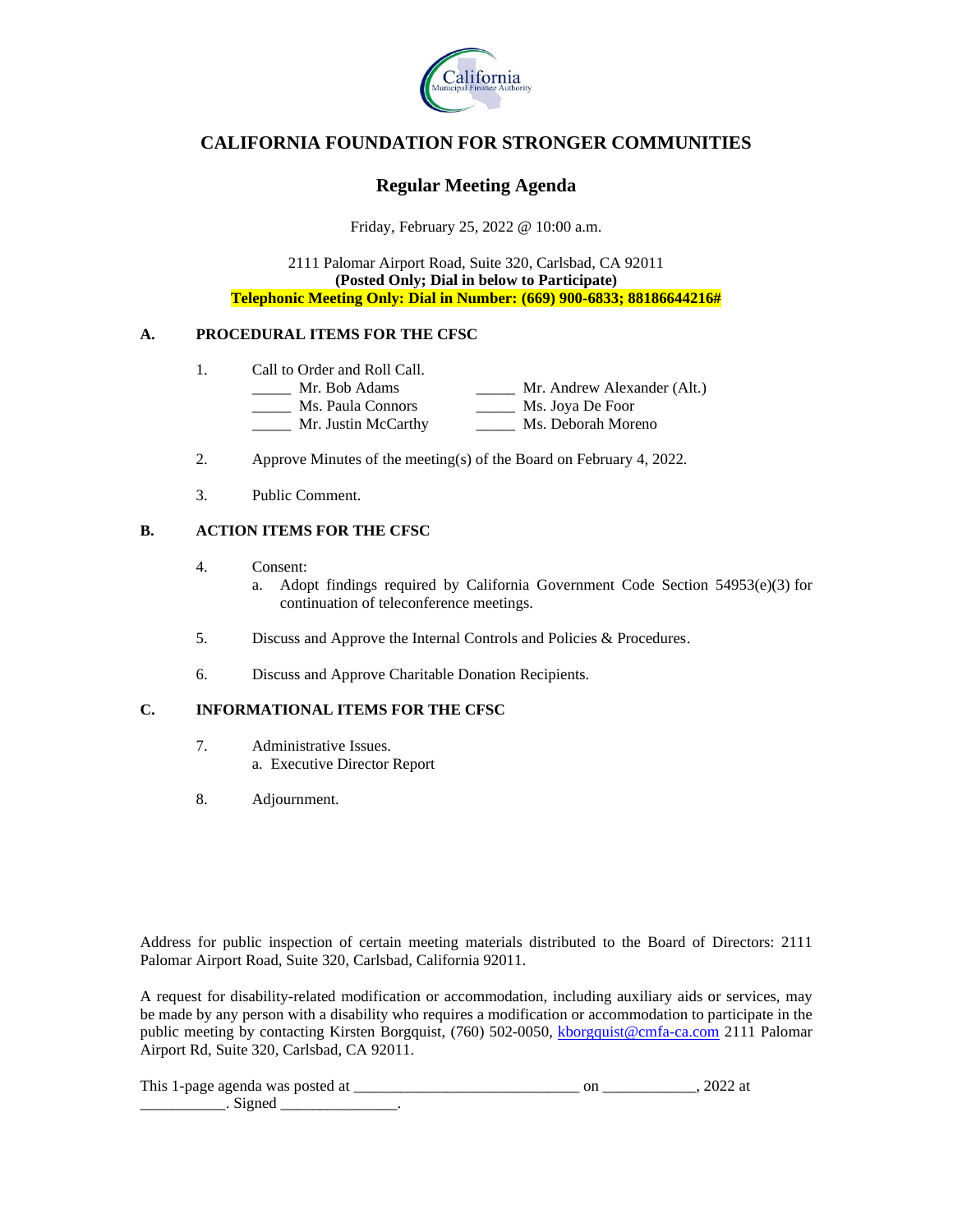

# **CALIFORNIA FOUNDATION FOR PUBLIC FACILITIES**

# **Regular Meeting Agenda**

Friday, February 25, 2022 @ 10:00 a.m.

2111 Palomar Airport Road, Suite 320, Carlsbad, CA 92011; and 13838 Meadow Lane, Lytle Creek, CA 92358-0239 **(Posted Only; Dial in below to Participate) Telephonic Meeting Only: Dial in Number: (669) 900-6833 Access Code: 88186644216#**

### **A. PROCEDURAL ITEMS FOR THE CFPF**

- 1. Call to Order and Roll Call.
	- \_\_\_\_\_ Mr. Bob Adams \_\_\_\_\_ Mr. Andrew Alexander(Alt) \_\_\_\_\_ Ms. Paula Connors \_\_\_\_\_ Ms. Joya De Foor Mr. Justin McCarthy Ms. Deborah Moreno
- 2. Approve Minutes of the meeting(s) of the Board on February 4, 2022.
- 3. Public Comment.

### **B. ACTION ITEMS FOR THE CFPF**

- 4. Consent:
	- a. Adopt findings required by California Government Code Section 54953(e)(3) for continuation of teleconference meetings.
- 5. Discuss and Approve the Internal Controls and Policies & Procedures.

### **C. INFORMATIONAL ITEMS FOR THE CFPF**

- 6. Administrative Issues. a. Executive Director Report
- 7. Adjournment.

Address for public inspection of certain meeting materials distributed to the Board of Directors: 2111 Palomar Airport Road, Suite 320, Carlsbad, California 92011.

A request for disability-related modification or accommodation, including auxiliary aids or services, may be made by any person with a disability who requires a modification or accommodation to participate in the public meeting by contacting Kirsten Borgquist, (760) 502-0050, kborgquist@cmfa-ca.com 2111 Palomar Airport Rd, Suite 320, Carlsbad, CA 92011.

| This<br>agenda was posted<br><sup>a</sup><br>L-nage | UI. |  |
|-----------------------------------------------------|-----|--|
|                                                     |     |  |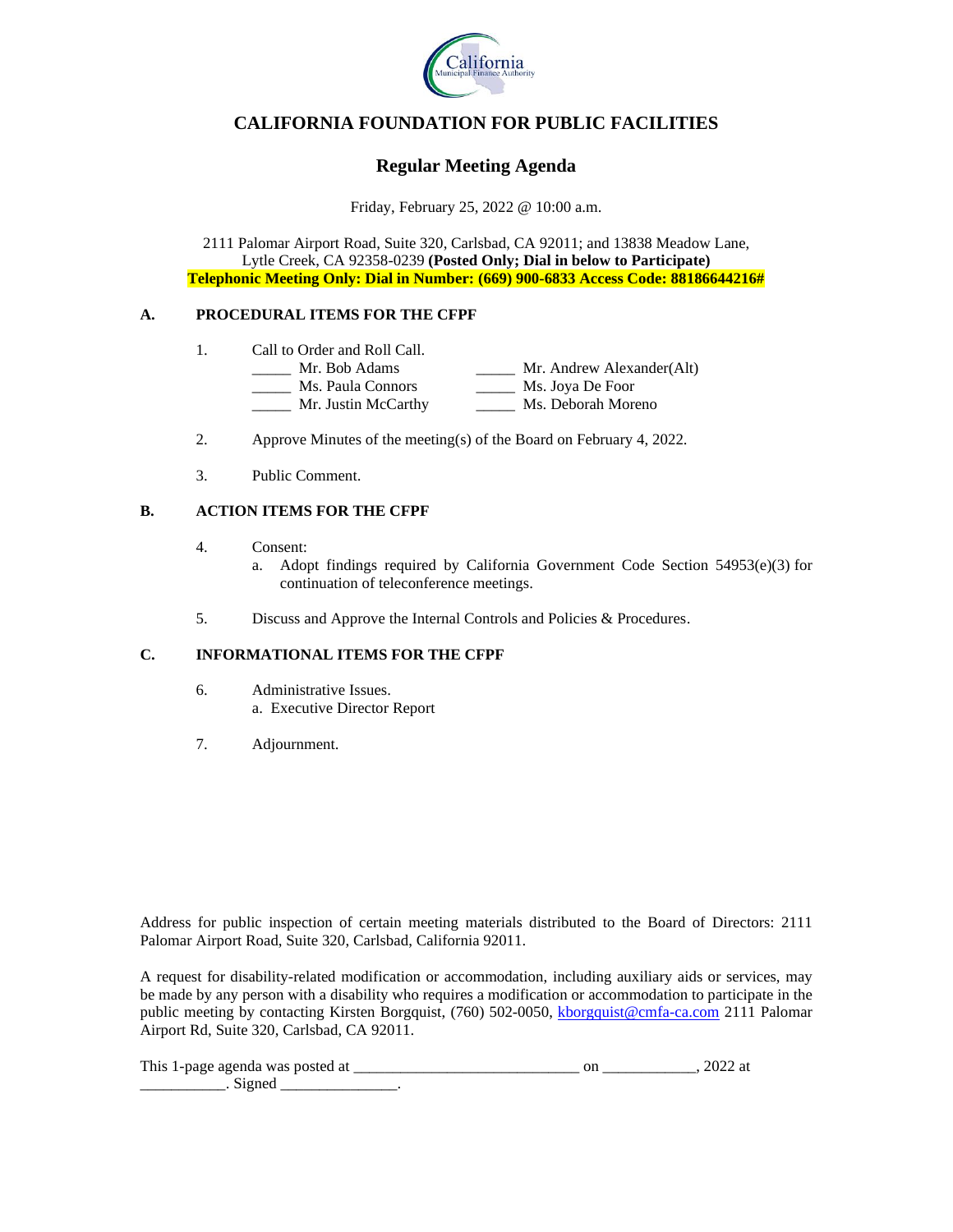

# **CMFA SPECIAL FINANCE AGENCY CMFA SPECIAL FINANCE AGENCY I CMFA SPECIAL FINANCE AGENCY VII CMFA SPECIAL FINANCE AGENCY VIII CMFA SPECIAL FINANCE AGENCY XII**

## **Regular Meeting Agendas**

Friday, February 25, 2022 @ 10:00 a.m.

#### 2111 Palomar Airport Road, Suite 320, Carlsbad, CA 92011 **(Posted Only; Dial in below to Participate) Telephonic Meeting Only: Dial in Number: (669) 900-6833; 88186644216#**

The following agenda will be repeated for each of the above-named public agencies:

### **A. PROCEDURAL ITEMS FOR EACH AGENCY**

- 1. Call to Order and Roll Call.
	- \_\_\_\_\_ Mr. Bob Adams \_\_\_\_\_ Mr. Andrew Alexander(Alt.) \_\_\_\_\_ Ms. Paula Connors \_\_\_\_\_ Ms. Joya De Foor
	- \_\_\_\_\_ Mr. Justin McCarthy \_\_\_\_\_ Ms. Deborah Moreno
- 2. Approve Minutes of the meeting(s) of the Board.
- 3. Public Comment.

#### **B. ACTION ITEMS FOR EACH AGENCY**

- 4. Consent:
	- a. Adopt findings required by California Government Code Section 54953(e)(3) for continuation of teleconference meetings.

### **C. INFORMATIONAL ITEMS FOR EACH AGENCY**

5. Adjournment.

Address for public inspection of certain meeting materials distributed to the Board of Directors: 2111 Palomar Airport Road, Suite 320, Carlsbad, California 92011.

A request for disability-related modification or accommodation, including auxiliary aids or services, may be made by any person with a disability who requires a modification or accommodation to participate in the public meeting by contacting Kirsten Borgquist, (760) 502-0050, kborgquist@cmfa-ca.com 2111 Palomar Airport Rd, Suite 320, Carlsbad, CA 92011.

| This<br>1-page agenda was posted at |  |  |
|-------------------------------------|--|--|
|                                     |  |  |